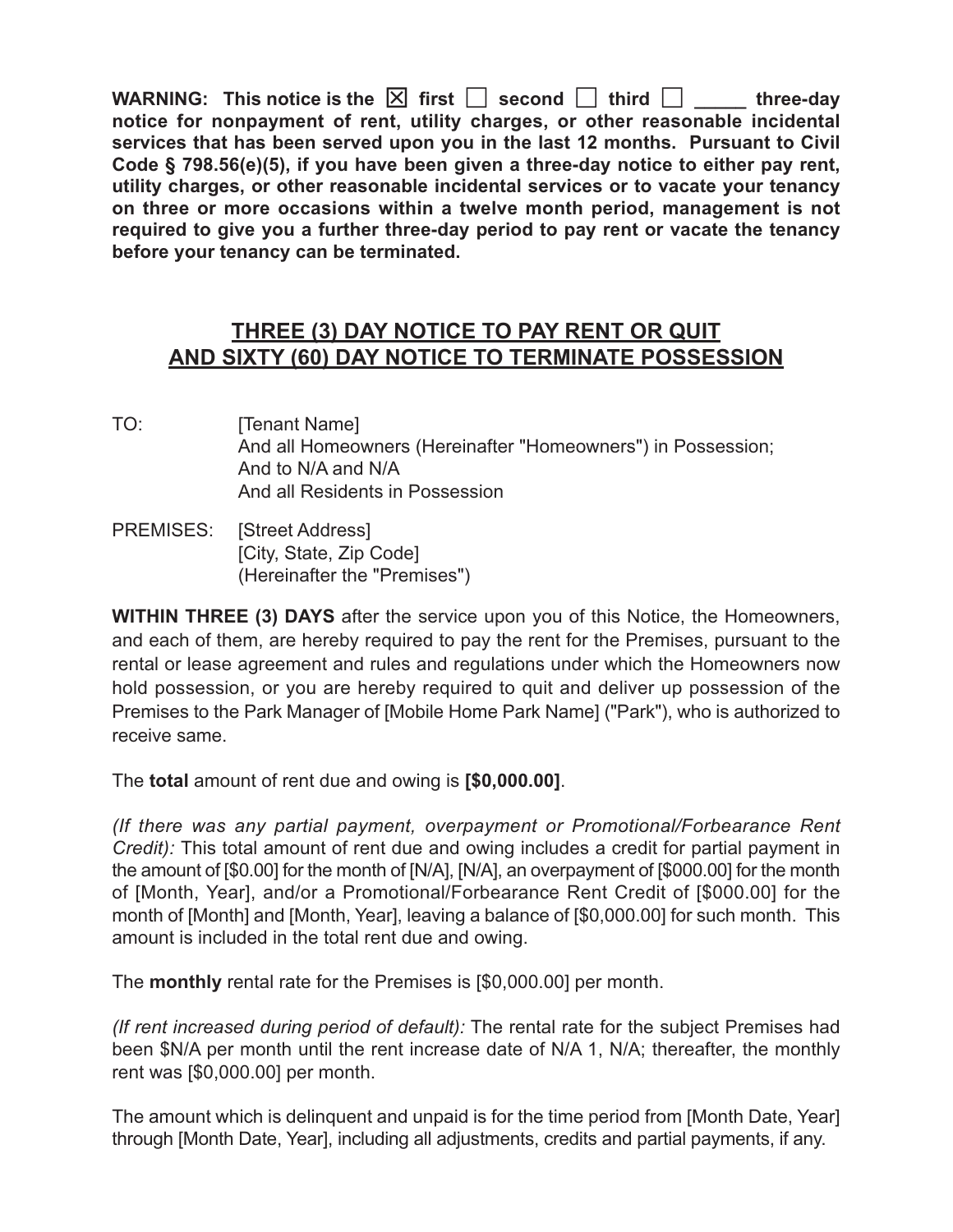If Homeowners do not pay the total amount of rent due and owing within three (3) days after service of this Notice upon Homeowners and all Homeowners and Residents fail to quit and deliver up possession of the Premises, the owner of the Premises will institute legal proceedings against the Homeowners and Residents to declare the forfeiture of the lease or rental agreement under which the Homeowners occupy the Premises and to recover possession of the Premises, to recover rents and damages and recover reasonable attorneys' fees, plus Court costs.

*Rent must be paid by cashier's check or money order, made payable to:* [Mobile Home Park Name] *and delivered to:* Onsite Office Manager*, Park Manager, whose address is:* [Street Address, City, State, Zip Code]*; telephone* [(000) 000-0000]*. Payment may be made personally at the Park Office which is usually open from* 8:30 a.m. *to* 5:00 p.m. *on the following days:* Monday *through* Friday*. After normal business hours, payment may be made to the drop box at the address set forth in this paragraph.*

**YOU ARE FURTHER NOTIFIED** that the undersigned elects to and does declare the forfeiture of the lease or rental agreement under which the Homeowners hold possession of the Premises if the total amount of rent due and owing is not paid within three (3) days after service of this Notice.

## **THIS NOTICE IS INTENDED AS A THREE (3) DAY NOTICE TO PAY RENT OR QUIT AS PROVIDED BY CALIFORNIA LAW.**

**THEREFORE, THIS IS TO NOTIFY BOTH HOMEOWNERS AND RESIDENTS THAT** if the Homeowners fail to pay the total amount of rent due and owing within the three (3) day time period stated above, Homeowners' tenancy is terminated. Within sixty (60) days after service of this Notice upon you, Homeowners and Residents are required to quit said Premises and Homeowners shall remove or sell the mobilehome, at Homeowners' expense, and deliver up possession of the Premises to the Park Manager who is authorized to receive possession thereof, or legal proceedings for unlawful detainer will be instituted against each of you by the owners of the Premises to declare Homeowners' rental or lease agreement forfeited, recover possession of said Premises and to recover rents and damages for any continued possession of said Premises together with Court costs and attorneys' fees. In other words, the additional time period provided for in this "Sixty (60) Day Notice" is provided only for the purpose of giving Homeowners a reasonable time in which to locate a place to move the mobilehome or sell it and does not extend the three (3) day time period after service of this Notice.

## **THIS NOTICE IS INTENDED AS A SIXTY (60) DAY NOTICE TO TERMINATE POSSESSION AS PROVIDED BY CALIFORNIA LAW.**

*This notice and its contents, conditions and demands cannot be modified, amended, waived, rescinded or otherwise abrogated unless by written agreement signed by park management or park owner.*

Homeowners' tenancy or leasehold will not be reinstated or renewed by an attempted payment after the three (3) day period after service of this Notice.